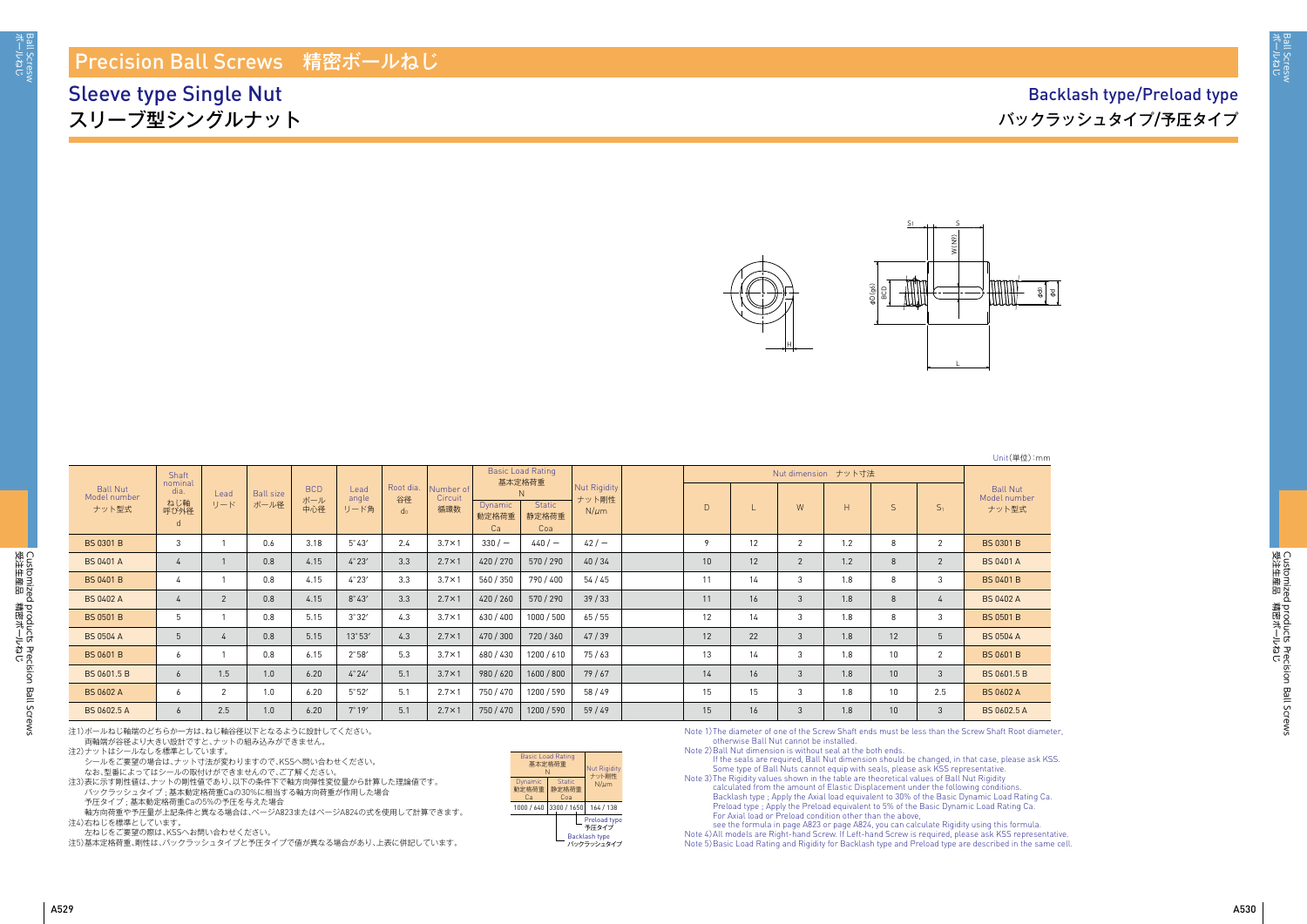

Customized products Precision Ball Screws

Customized products Precision Ball Screws<br>受注生産品 精密ボールねじ

注1)ボールねじ軸端のどちらか一方は、ねじ軸谷径以下となるように設計してください。

両軸端が谷径より大きい設計ですと、ナットの組み込みができません。

注2)ナットはシールなしを標準としています。

シールをご要望の場合は、ナット寸法が変わりますので、KSSへ問い合わせください。 なお、型番によってはシールの取付けができませんので、ご了解ください。

注3)表に示す剛性値は、ナットの剛性値であり、以下の条件下で軸方向弾性変位量から計算した理論値です。

バックラッシュタイプ ; 基本動定格荷重Caの30%に相当する軸方向荷重が作用した場合 予圧タイプ ; 基本動定格荷重Caの5%の予圧を与えた場合

Note 3) The Rigidity values shown in the table are theoretical values of Ball Nut Rigidity calculated from the amount of Elastic Displacement under the following conditions. Backlash type ; Apply the Axial load equivalent to 30% of the Basic Dynamic Load Rating Ca. Preload type ; Apply the Preload equivalent to 5% of the Basic Dynamic Load Rating Ca. For Axial load or Preload condition other than the above,

軸方向荷重や予圧量が上記条件と異なる場合は、ぺージA823またはぺージA824の式を使用して計算できます。 注4)右ねじを標準としています。

.<br>左ねじをご要望の際は、KSSへお問い合わせください。

注5)基本定格荷重、剛性は、バックラッシュタイプと予圧タイプで値が異なる場合があり、上表に併記しています。

Note 1) The diameter of one of the Screw Shaft ends must be less than the Screw Shaft Root diameter, otherwise Ball Nut cannot be installed.

Note 2) Ball Nut dimension is without seal at the both ends.

If the seals are required, Ball Nut dimension should be changed, in that case, please ask KSS. Some type of Ball Nuts cannot equip with seals, please ask KSS representative.

see the formula in page A823 or page A824, you can calculate Rigidity using this formula. Note 4) All models are Right-hand Screw. If Left-hand Screw is required, please ask KSS representative. Note 5) Basic Load Rating and Rigidity for Backlash type and Preload type are described in the same cell.

受注生産品 講験共一

Unit(単位):mm

| <b>Ball Nut</b><br>Model number<br>ナット型式 |
|------------------------------------------|
| <b>BS 0801 B</b>                         |
| <b>BS 0801.5 B</b>                       |
| BS 0802 B(1)                             |
| BS 0802 B(2)                             |
| <b>BS 0802.5 A</b>                       |
| BS 0802.5 B                              |
| BS 0803 A                                |
| <b>BS 0804 A</b>                         |
| BS 0805 A                                |
|                                          |

|                          | Shaft           |                |                  |                   |                 |                 |                      |                         | <b>Basic Load Rating</b><br>基本定格荷重 |                       | Nut dimension ナット寸法 |    |                |     |                 |                |                                 |
|--------------------------|-----------------|----------------|------------------|-------------------|-----------------|-----------------|----------------------|-------------------------|------------------------------------|-----------------------|---------------------|----|----------------|-----|-----------------|----------------|---------------------------------|
| Ball Nut<br>Model number | nominal<br>dia. | Lead           | <b>Ball size</b> | <b>BCD</b><br>ボール | Lead<br>angle   | Root dia.<br>谷径 | Number of<br>Circuit |                         |                                    | Nut Rigidity<br>ナット剛性 |                     |    |                |     |                 |                | <b>Ball Nut</b><br>Model number |
| ナット型式                    | ねじ軸<br>呼び外径     | リード            | ボール径             | 中心径               | リード角            | $d_0$           | 循環数                  | <b>Dynamic</b><br>動定格荷重 | <b>Static</b><br>静定格荷重             | $N/\mu m$             | $\mathsf{D}$        | W  | H              | S.  | S <sub>1</sub>  | ナット型式          |                                 |
|                          | d               |                |                  |                   |                 |                 |                      | Ca                      | Coa                                |                       |                     |    |                |     |                 |                |                                 |
| <b>BS 0801 B</b>         | 8               |                | 0.8              | 8.15              | $2^{\circ} 15'$ | 7.3             | $3.7 \times 1$       | 780/490                 | 1650 / 820                         | 95 / 80               | 16                  | 14 | 3              | 1.8 | 10              | $\overline{2}$ | <b>BS 0801 B</b>                |
| BS 0801.5 B              | 8               | 1.5            | 1.0              | 8.20              | 3°20'           | 7.1             | $3.7 \times 1$       |                         | 1100 / 700   2200 / 1100           | 99/83                 | 16                  | 16 | 3              | 1.8 | 10              | 3              | <b>BS 0801.5 B</b>              |
| BS 0802 B(1)             | 8               | 2              | 1.0              | 8.20              | $4^{\circ}26'$  | 7.1             | $3.7 \times 1$       |                         | 1100 / 700   2200 / 1100           | 99/83                 | 16                  | 18 | 3              | 1.8 | 12 <sup>°</sup> | 3              | BS 0802 B(1)                    |
| BS 0802 B(2)             | 8               | $\overline{2}$ | 1.5875           | 8.30              | $4^{\circ}23'$  | 6.6             | $3.7 \times 1$       |                         | 2400 / 1550 4100 / 2100            | 111/94                | 20                  | 20 | 4              | 2.5 | 16              | $\overline{2}$ | BS 0802 B(2)                    |
| BS 0802.5 A              | 8               | 2.5            | 1.5875           | 8.00              | $5^{\circ}41'$  | 6.3             | $2.7 \times 1$       | $1850 / -$              | $3000 / -$                         | 80/                   | 16                  | 16 | 3              | 1.8 | 8               | 4              | <b>BS 0802.5 A</b>              |
| BS 0802.5 B              | 8               | 2.5            | 1.5875           | 8.30              | $5^{\circ}29'$  | 6.6             | $3.7 \times 1$       |                         | 2400 / 1550 4100 / 2100            | 111/93                | 20                  | 22 | $\overline{4}$ | 2.5 | 16              | 3              | BS 0802.5 B                     |
| <b>BS 0803 A</b>         | 8               | 3              | 2.0              | 8.30              | 6°34'           | 6.2             | $2.7 \times 1$       |                         | 2600 / 1650   4200 / 2100          | 85/70                 | 20                  | 22 | $\overline{4}$ | 2.5 | 16              | 3              | <b>BS 0803 A</b>                |
| <b>BS 0804 A</b>         | 8               |                | 2.0              | 8.30              | $8^\circ 43'$   | 6.2             | $2.7 \times 1$       |                         | 2600 / 1650   4200 / 2100          | 84/70                 | 21                  | 26 | 4              | 2.5 | 20              | 3              | <b>BS 0804 A</b>                |
| <b>BS 0805 A</b>         | 8               | 5              | 1.5875           | 8.30              | $10^{\circ}51'$ | 6.6             | $2.7 \times 1$       |                         | 1850 / 1150 3000 / 1500            | 82/67                 | 18                  | 28 |                | 2.5 | 20              | 4              | <b>BS 0805 A</b>                |

### Precision Ball Screws 精密ボールねじ

Sleeve type Single Nut スリーブ型シングルナット

# Backlash type/Preload type バックラッシュタイプ/予圧タイプ

| <b>Basic Load Rating</b><br>基本定格荷重<br>N | <b>Nut Rigidity</b><br>ナット剛性  |  |                                    |
|-----------------------------------------|-------------------------------|--|------------------------------------|
| <b>Dynamic</b><br>動定格荷重<br>Cа           | <b>Static</b><br>静定格荷重<br>Coa |  | $N/\mu$ m                          |
| 1000 / 640                              | 3300 / 1650                   |  | 164 / 138                          |
|                                         |                               |  | Preload type<br>予圧タイプ              |
|                                         |                               |  | <b>Backlash type</b><br>バックラッシュタイプ |



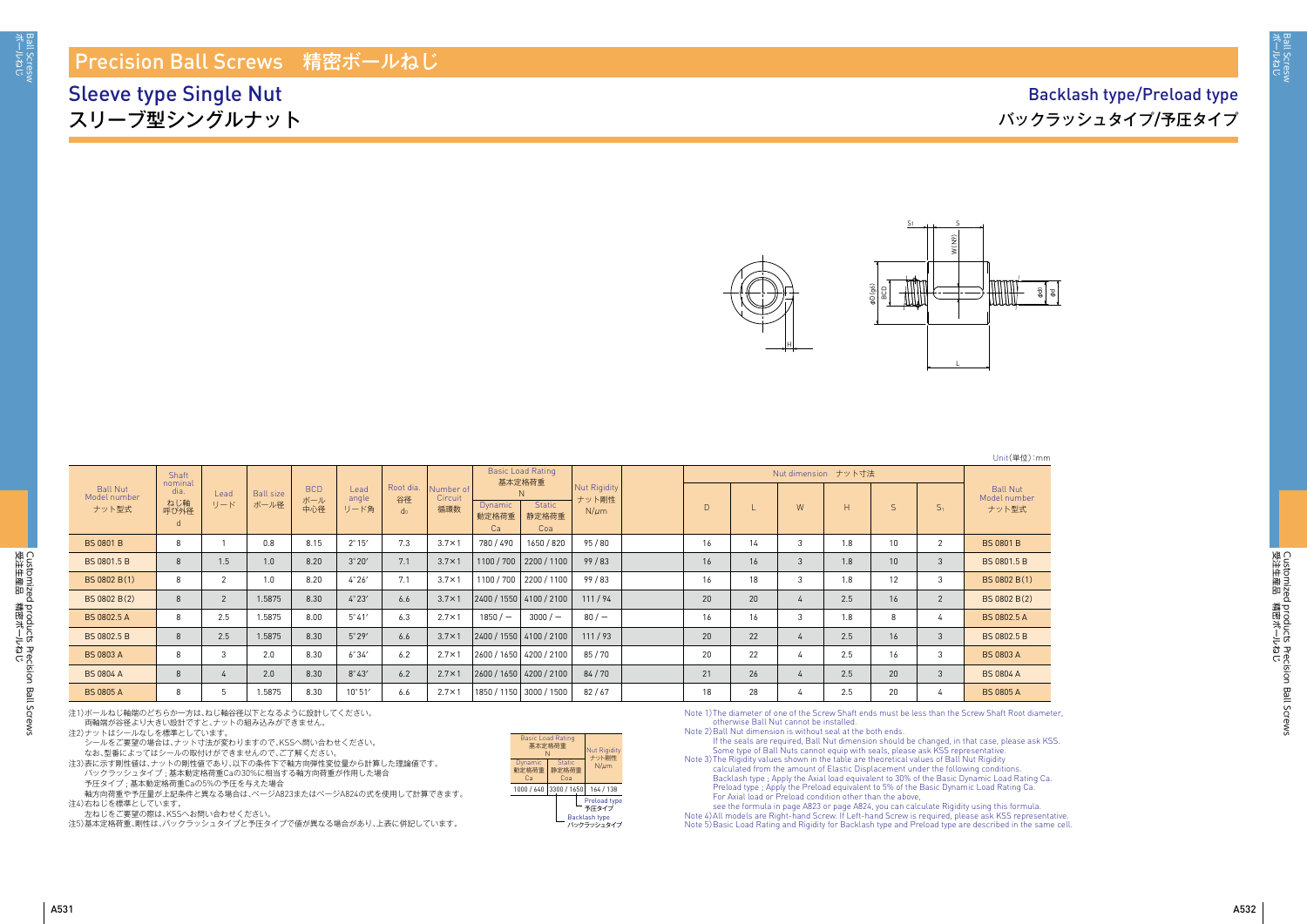

注1)ボールねじ軸端のどちらか一方は、ねじ軸谷径以下となるように設計してください。

両軸端が谷径より大きい設計ですと、ナットの組み込みができません。

注2)ナットはシールなしを標準としています。

シールをご要望の場合は、ナット寸法が変わりますので、KSSへ問い合わせください。

なお、型番によってはシールの取付けができませんので、ご了解ください。

注3)表に示す剛性値は、ナットの剛性値であり、以下の条件下で軸方向弾性変位量から計算した理論値です。 バックラッシュタイプ ; 基本動定格荷重Caの30%に相当する軸方向荷重が作用した場合 予圧タイプ ; 基本動定格荷重Caの5%の予圧を与えた場合

軸方向荷重や予圧量が上記条件と異なる場合は、ぺージA823またはぺージA824の式を使用して計算できます。 注4)右ねじを標準としています。

、<br>左ねじをご要望の際は、KSSへお問い合わせください。

注5)基本定格荷重、剛性は、バックラッシュタイプと予圧タイプで値が異なる場合があり、上表に併記しています。

Note 1) The diameter of one of the Screw Shaft ends must be less than the Screw Shaft Root diameter, otherwise Ball Nut cannot be installed.

Note 2) Ball Nut dimension is without seal at the both ends.

If the seals are required, Ball Nut dimension should be changed, in that case, please ask KSS. Some type of Ball Nuts cannot equip with seals, please ask KSS representative.

Note 3) The Rigidity values shown in the table are theoretical values of Ball Nut Rigidity calculated from the amount of Elastic Displacement under the following conditions. Backlash type ; Apply the Axial load equivalent to 30% of the Basic Dynamic Load Rating Ca. Preload type ; Apply the Preload equivalent to 5% of the Basic Dynamic Load Rating Ca. For Axial load or Preload condition other than the above,

see the formula in page A823 or page A824, you can calculate Rigidity using this formula. Note 4) All models are Right-hand Screw. If Left-hand Screw is required, please ask KSS representative. Note 5) Basic Load Rating and Rigidity for Backlash type and Preload type are described in the same cell.

Unit(単位):mm

| Ball Nut<br>Model number<br>ナット型式 |
|-----------------------------------|
| <b>BS 1001 B</b>                  |
| BS 1001.5 B                       |
| <b>BS 1002 B</b>                  |
| BS 1002.5 B                       |
| <b>BS 1003 B</b>                  |
| <b>BS 1004 A</b>                  |
| BS 1005 A(1)                      |
| BS 1005 A(2)                      |
|                                   |

|                                          | <b>Shaft</b><br>nominal  |             |                          |                          |                       |                          |                             | <b>Basic Load Rating</b><br>基本定格荷重 |                               |                                    | Nut dimension ナット寸法 |    |   |     |                 |                |                                          |
|------------------------------------------|--------------------------|-------------|--------------------------|--------------------------|-----------------------|--------------------------|-----------------------------|------------------------------------|-------------------------------|------------------------------------|---------------------|----|---|-----|-----------------|----------------|------------------------------------------|
| <b>Ball Nut</b><br>Model number<br>ナット型式 | dia.<br>ねじ軸<br>呼び外径<br>d | Lead<br>リード | <b>Ball size</b><br>ボール径 | <b>BCD</b><br>ボール<br>中心径 | Lead<br>angle<br>リード角 | Root dia.<br>谷径<br>$d_0$ | Number of<br>Circuit<br>循環数 | Dynamic<br>動定格荷重<br>Ca             | <b>Static</b><br>静定格荷重<br>Coa | Nut Rigidity<br>ナット剛性<br>$N/\mu m$ | D                   |    | W | H   | S.              | S <sub>1</sub> | <b>Ball Nut</b><br>Model number<br>ナット型式 |
| <b>BS 1001 B</b>                         | 10                       |             | 0.8                      | 10.15                    | $1^{\circ}48'$        | 9.3                      | $3.7 \times 1$              | 840/530                            | 2000 / 1000                   | 113/95                             | 19                  | 14 |   | 1.8 | 10 <sup>°</sup> | $\overline{2}$ | <b>BS 1001 B</b>                         |
| BS 1001.5 B                              | 10                       | 1.5         | 1.0                      | 10.20                    | $2^{\circ}41'$        | 9.1                      | $3.7 \times 1$              |                                    | 1250 / 790   2800 / 1400      | 120/101                            | 19                  | 16 | 3 | 1.8 | 10 <sup>1</sup> | 3              | BS 1001.5 B                              |
| <b>BS 1002 B</b>                         | 10                       | $\sim$      | 1.5875                   | 10.30                    | 3°32'                 | 8.6                      | $3.7 \times 1$              |                                    | 2700 / 1750   5300 / 2700     | 134 / 112                          | 23                  | 20 |   | 3   | 16              | $\overline{2}$ | <b>BS 1002 B</b>                         |
| <b>BS 1002.5 B</b>                       | 10                       | 2.5         | 1.5875                   | 10.30                    | $4^{\circ}25'$        | 8.6                      | $3.7 \times 1$              |                                    | 2700/1750 5300/2700           | 133/112                            | 24                  | 22 | 5 | 3   | 16              | 3              | BS 1002.5 B                              |
| <b>BS 1003 B</b>                         | 10                       | 3           | 2.0                      | 10.30                    | $5^{\circ}18'$        | 8.2                      | $3.7 \times 1$              |                                    | 3900 / 2500 7200 / 3600       | 140/118                            | 24                  | 26 |   | 3   | 20              | 3              | <b>BS 1003 B</b>                         |
| <b>BS 1004 A</b>                         | 10                       |             | 2.0                      | 10.30                    | $7^{\circ}03'$        | 8.2                      | $2.7 \times 1$              |                                    | 3000/1800 5200/2600           | 104/86                             | 24                  | 26 | 5 | 3   | 20              | 3              | <b>BS 1004 A</b>                         |
| BS 1005 A(1)                             | 10                       |             | 2.0                      | 10.30                    | $8^{\circ}47'$        | 8.2                      | $2.7 \times 1$              | $3000/-$                           | $5200 / -$                    | $103/ -$                           | 23                  | 26 |   | 3   | 16              | 5              | BS 1005 A(1)                             |
| BS 1005 A(2)                             | 10                       | 5           | 2.0                      | 10.30                    | $8^{\circ}47'$        | 8.2                      | $2.7 \times 1$              |                                    | 3000 / 1800   5200 / 2600     | 103/85                             | 24                  | 34 | 5 | 3   | 28              | 3              | BS 1005 A(2)                             |

### Precision Ball Screws 精密ボールねじ

Sleeve type Single Nut スリーブ型シングルナット

# Backlash type/Preload type バックラッシュタイプ/予圧タイプ

| <b>Basic Load Rating</b><br>基本定格荷重<br>N | <b>Nut Rigidity</b><br>ナット剛性  |                             |
|-----------------------------------------|-------------------------------|-----------------------------|
| Dynamic<br>動定格荷重<br>Ca                  | <b>Static</b><br>静定格荷重<br>Coa | $N/\mu$ m                   |
| 1000 / 640                              | 3300 / 1650                   | 164 / 138                   |
|                                         |                               | Preload type<br>予圧タイプ       |
|                                         |                               | Backlash type<br>バックラッシュタイプ |



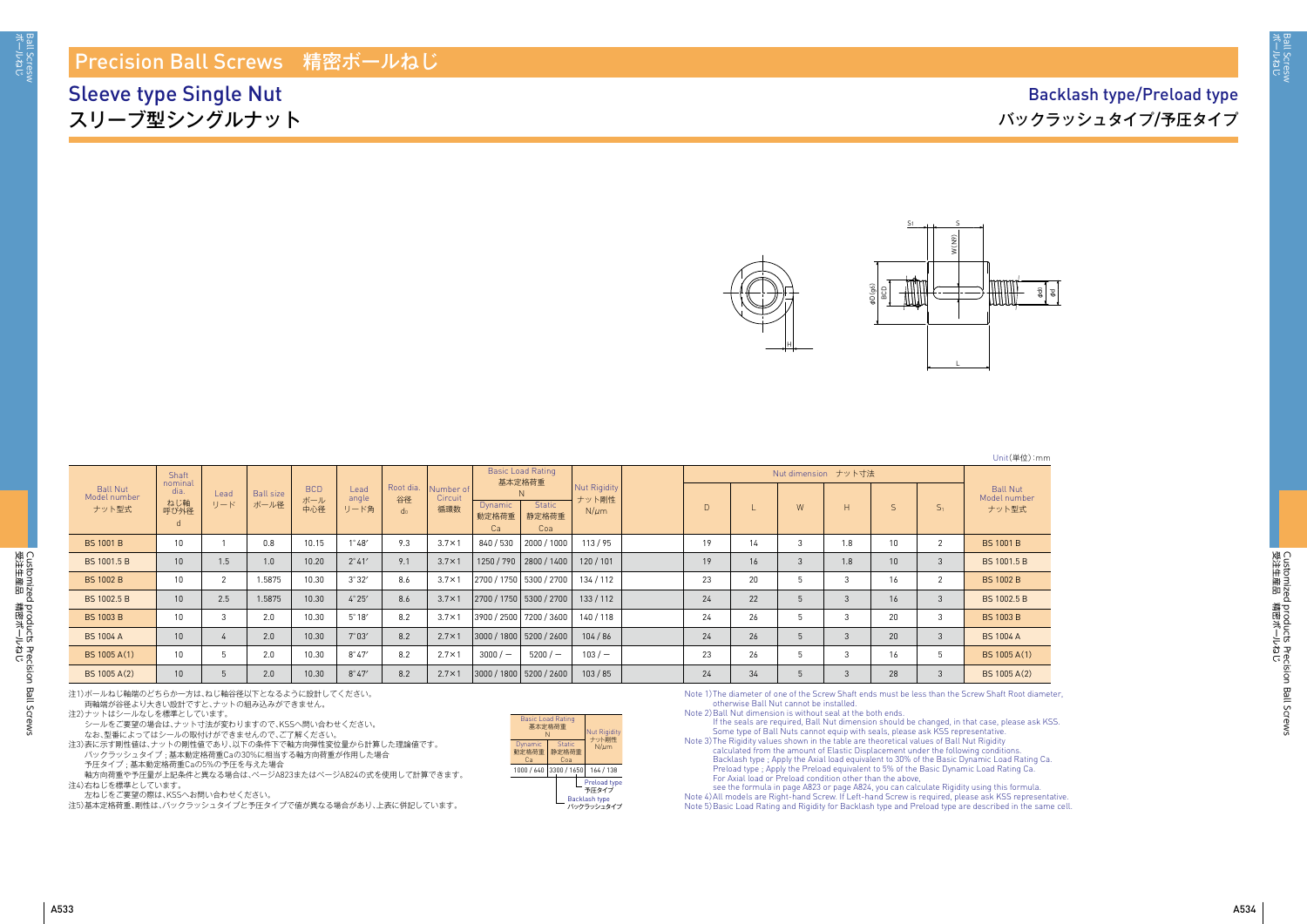

注1)ボールねじ軸端のどちらか一方は、ねじ軸谷径以下となるように設計してください。

両軸端が谷径より大きい設計ですと、ナットの組み込みができません。

注2)ナットはシールなしを標準としています。

シールをご要望の場合は、ナット寸法が変わりますので、KSSへ問い合わせください。

なお、型番によってはシールの取付けができませんので、ご了解ください。

注3)表に示す剛性値は、ナットの剛性値であり、以下の条件下で軸方向弾性変位量から計算した理論値です。

バックラッシュタイプ ; 基本動定格荷重Caの30%に相当する軸方向荷重が作用した場合

予圧タイプ ; 基本動定格荷重Caの5%の予圧を与えた場合

軸方向荷重や予圧量が上記条件と異なる場合は、ぺージA823またはぺージA824の式を使用して計算できます。 注4)右ねじを標準としています。

左ねじをご要望の際は、KSSへお問い合わせください。

注5)基本定格荷重、剛性は、バックラッシュタイプと予圧タイプで値が異なる場合があり、上表に併記しています。

Note 1) The diameter of one of the Screw Shaft ends must be less than the Screw Shaft Root diameter, otherwise Ball Nut cannot be installed.

Note 2) Ball Nut dimension is without seal at the both ends.

If the seals are required, Ball Nut dimension should be changed, in that case, please ask KSS. Some type of Ball Nuts cannot equip with seals, please ask KSS representative. Note 3) The Rigidity values shown in the table are theoretical values of Ball Nut Rigidity calculated from the amount of Elastic Displacement under the following conditions. Backlash type ; Apply the Axial load equivalent to 30% of the Basic Dynamic Load Rating Ca. Preload type ; Apply the Preload equivalent to 5% of the Basic Dynamic Load Rating Ca. For Axial load or Preload condition other than the above,

see the formula in page A823 or page A824, you can calculate Rigidity using this formula. Note 4) All models are Right-hand Screw. If Left-hand Screw is required, please ask KSS representative. Note 5) Basic Load Rating and Rigidity for Backlash type and Preload type are described in the same cell.

Unit(単位):mm

|                                          | <b>Shaft</b><br>nominal  |                |                          |                          |                       |                                   |                             |                        | <b>Basic Load Rating</b><br>基本定格荷重     |                                           |              |    |   |     |                 |                |                                          |
|------------------------------------------|--------------------------|----------------|--------------------------|--------------------------|-----------------------|-----------------------------------|-----------------------------|------------------------|----------------------------------------|-------------------------------------------|--------------|----|---|-----|-----------------|----------------|------------------------------------------|
| <b>Ball Nut</b><br>Model number<br>ナット型式 | dia.<br>ねじ軸<br>呼び外径<br>d | Lead<br>リード    | <b>Ball size</b><br>ボール径 | <b>BCD</b><br>ボール<br>中心径 | Lead<br>angle<br>リード角 | Root dia.<br>谷径<br>d <sub>0</sub> | Number of<br>Circuit<br>循環数 | Dynamic<br>動定格荷重<br>Ca | <b>Static</b><br>静定格荷重<br>Coa          | <b>Nut Rigidity</b><br>ナット剛性<br>$N/\mu m$ | $\mathsf{D}$ |    | W | H   | $\mathsf{S}$    | S <sub>1</sub> | <b>Ball Nut</b><br>Model number<br>ナット型式 |
| <b>BS 1201 B</b>                         | 12                       |                | 0.8                      | 12.15                    | $1^\circ 30'$         | 11.3                              | $3.7 \times 1$              | 910/570                | 2400 / 1200                            | 131/110                                   | 22           | 14 |   | 2.5 | 10 <sup>°</sup> | 2              | <b>BS 1201 B</b>                         |
| <b>BS 1202 B</b>                         | 12                       | $2^{\circ}$    | 1.5875                   | 12.30                    | $2^{\circ}58'$        | 10.6                              | $3.7 \times 1$              |                        | 3000/1900 6400/3200                    | 156 / 132                                 | 25           | 20 | 5 | 3   | 16              | $\overline{2}$ | <b>BS 1202 B</b>                         |
| BS 1202.5 B                              | 12                       | 2.5            | 1.5875                   | 12.30                    | $3^{\circ}42'$        | 10.6                              | $3.7 \times 1$              |                        | 3000 / 1850   6400 / 3200              | 156 / 130                                 | 26           | 22 | 5 | 3   | 16              | 3              | BS 1202.5 B                              |
| <b>BS 1203 B</b>                         | 12                       | 3 <sup>1</sup> | 2.0                      | 12.30                    | $4^{\circ}26'$        | 10.2                              | $3.7 \times 1$              |                        | 4300 / 2800   8700 / 4300              | 162/137                                   | 28           | 26 | 5 | 3   | 20              | $\mathbf{3}$   | <b>BS 1203 B</b>                         |
| <b>BS 1204 B</b>                         | 12                       | 4              | 2.381                    | 12.30                    | $5^{\circ}55'$        | 9.8                               | $3.7 \times 1$              |                        | 5400 / 3400 10200 / 5100 165 / 139     |                                           | 28           | 31 | 5 | 3   | 25              | $\mathbf{3}$   | <b>BS 1204 B</b>                         |
| <b>BS 1205 A</b>                         | 12                       | 5              | 2.381                    | 12.30                    | $7^{\circ}22'$        | 9.8                               | $2.7 \times 1$              |                        | 4100 / 2500   7400 / 3700              | 122/101                                   | 28           | 31 | 5 | 3   | 25              | $\mathbf{3}$   | <b>BS 1205 A</b>                         |
| <b>BS 1401 B</b>                         | 14                       | $\mathbf{1}$   | 0.8                      | 14.15                    | $1^{\circ}17'$        | 13.3                              | $3.7 \times 1$              |                        | 960/610 2900/1450                      | 148 / 124                                 | 26           | 16 | 5 | 3   | 10 <sup>1</sup> | 3              | <b>BS 1401 B</b>                         |
| <b>BS 1402 B</b>                         | 14                       | $\overline{2}$ | 1.5875                   | 14.30                    | $2^{\circ}33'$        | 12.6                              | $3.7 \times 1$              |                        | 3200/2000 7500/3800                    | 176 / 148                                 | 26           | 20 | 5 | 3   | 16              | 2              | <b>BS 1402 B</b>                         |
| BS 1402.5 B                              | 14                       | 2.5            | 1.5875                   | 14.30                    | $3^\circ 11'$         | 12.6                              | $3.7 \times 1$              |                        | 3200 / 2000 7500 / 3700                | 176 / 148                                 | 28           | 22 | 5 | 3   | 16              | $\mathbf{3}$   | BS 1402.5 B                              |
| <b>BS 1403 B</b>                         | 14                       | 3              | 2.0                      | 14.30                    | $3^{\circ}49'$        | 12.2                              | $3.7 \times 1$              |                        | 4600/2900 10100/5000                   | 184 / 154                                 | 30           | 26 | 5 | 3   | 20              | $\mathbf{3}$   | <b>BS 1403 B</b>                         |
| <b>BS 1404 B</b>                         | 14                       | 4              | 2.381                    | 14.30                    | $5^{\circ}05'$        | 11.8                              | $3.7 \times 1$              |                        | 5700 / 3600   11600 / 5800   187 / 157 |                                           | 30           | 31 | 5 | 3   | 25              | $\mathbf{3}$   | <b>BS 1404 B</b>                         |
| <b>BS 1405 B</b>                         | 14                       | 5              | 2.381                    | 14.30                    | 6°21'                 | 11.8                              | $3.7 \times 1$              |                        | 5700 / 3600   11600 / 5800   186 / 157 |                                           | 30           | 38 | 5 | 3   | 28              | 5              | <b>BS 1405 B</b>                         |

### Precision Ball Screws 精密ボールねじ

Sleeve type Single Nut スリーブ型シングルナット

## Backlash type/Preload type バックラッシュタイプ/予圧タイプ



Backlash type バックラッシュタイプ